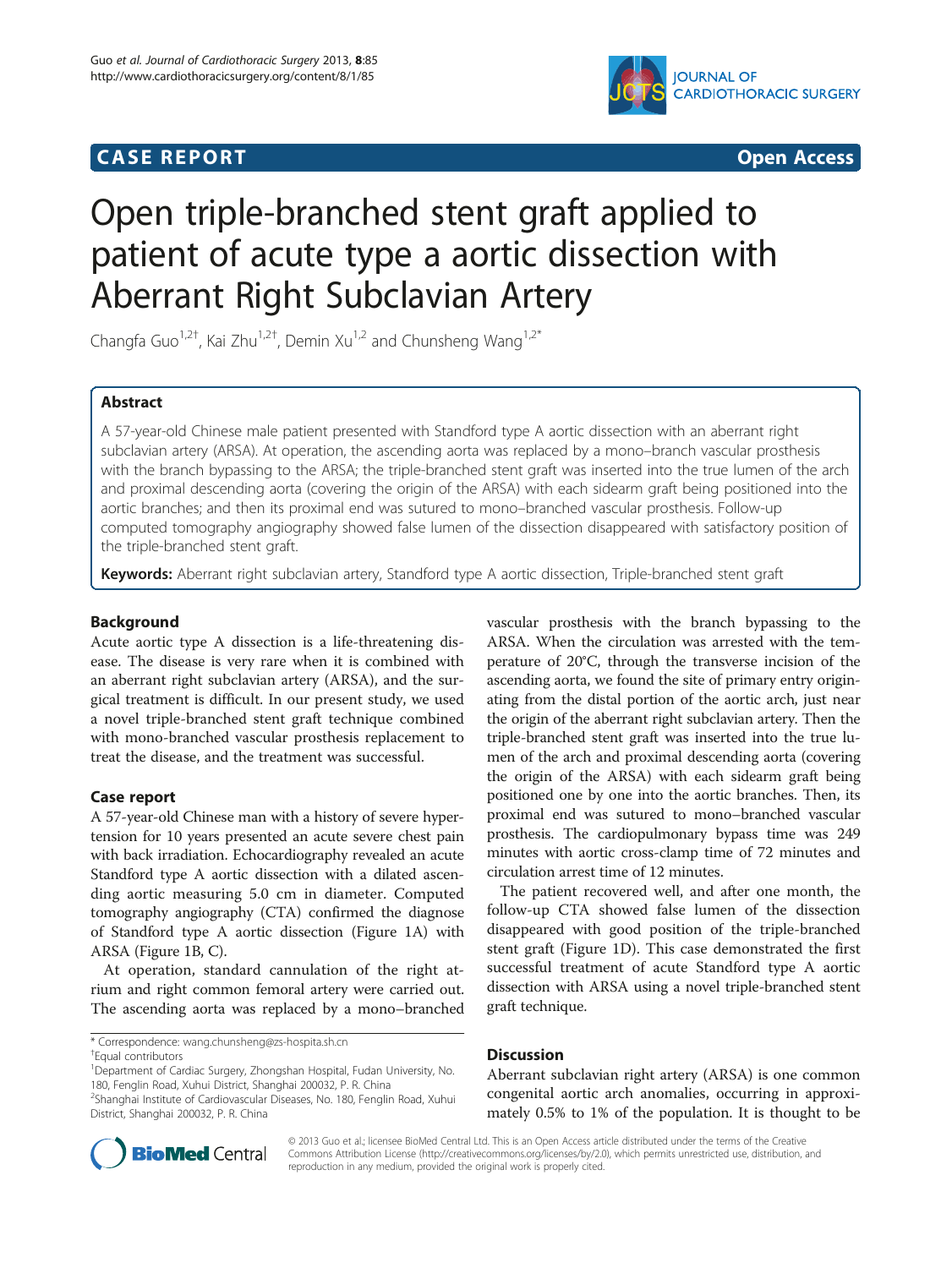<span id="page-1-0"></span>

Figure 1 The patient's CTA before and after the operation. A: Standford type A aortic dissection; B, C: aberrant right subclavian artery; D: good position of triple-branched stent graft after operation.

persistence of the embryonic right dorsal aorta combined with involution of the arch segment between the right common carotid artery and right subclavian artery. And ARSA is most often asymptomatic unless a compression effect or atheromatous disease involvement occurs [[1\]](#page-2-0).

The acute angle of the ARSA may cause a weakening of the aortic wall, which could increase the risk of catastrophic aortic dissection [\[2](#page-2-0)]. And the type of aortic dissection depends on the orifice location of ARSA on the aortic arch. In previous reports, internal medicine, endovascular repair or surgical operation were performed respectively for patients with Standford type B aortic dissection with ARSA [[3\]](#page-2-0). However, when Standford type A aortic dissection with ARSA was diagnosed, emergency surgical operation was indeed mandatory and risky. In traditional surgical operations, quadruple-branched grafts with elephant trunk were applied to do the total aortic arch replacement (all four arch vessels including ARSA were reconstructed individually using four branches), with the elephant trunk commonly inserting into the true lumen of proximal descending aorta to repair the dissection and cover the orifice of ARSA [[2](#page-2-0),[4,5](#page-2-0)].

In our case, we utilized a triple-branched stent graft to propose the total arch replacement and covered the orifice of ARSA. The triple-branched stent graft consisted of a self-expandable nitinol stent and polyester vascular graft fabric (Yuhengjia Sci Tech Corp Ltd, Beijing, China). It comprised a main graft and 3 sidearm grafts. The main graft was tapered and flexible enough to conform to the curved aortic arch. According to the diameter of the patient's vessels, we chose the stent graft with main graft of 26 mm and the 3 sidearm grafts of 14, 12, and 12 mm in diameter respectively. According to the previous experience, placement of these triple-branched stent grafts into the descending aorta, arch, and 3 arch vessels could be easily finished in 3 to 6 minutes during the procedure [[6-8](#page-2-0)]. In our case, circulation arrest time was 12 minutes, which is much shorter than that used by the traditional surgical technique (total aortic arch replacement). It is no doubt that this shorter circulation arrest time will lead to an uneventful postoperative